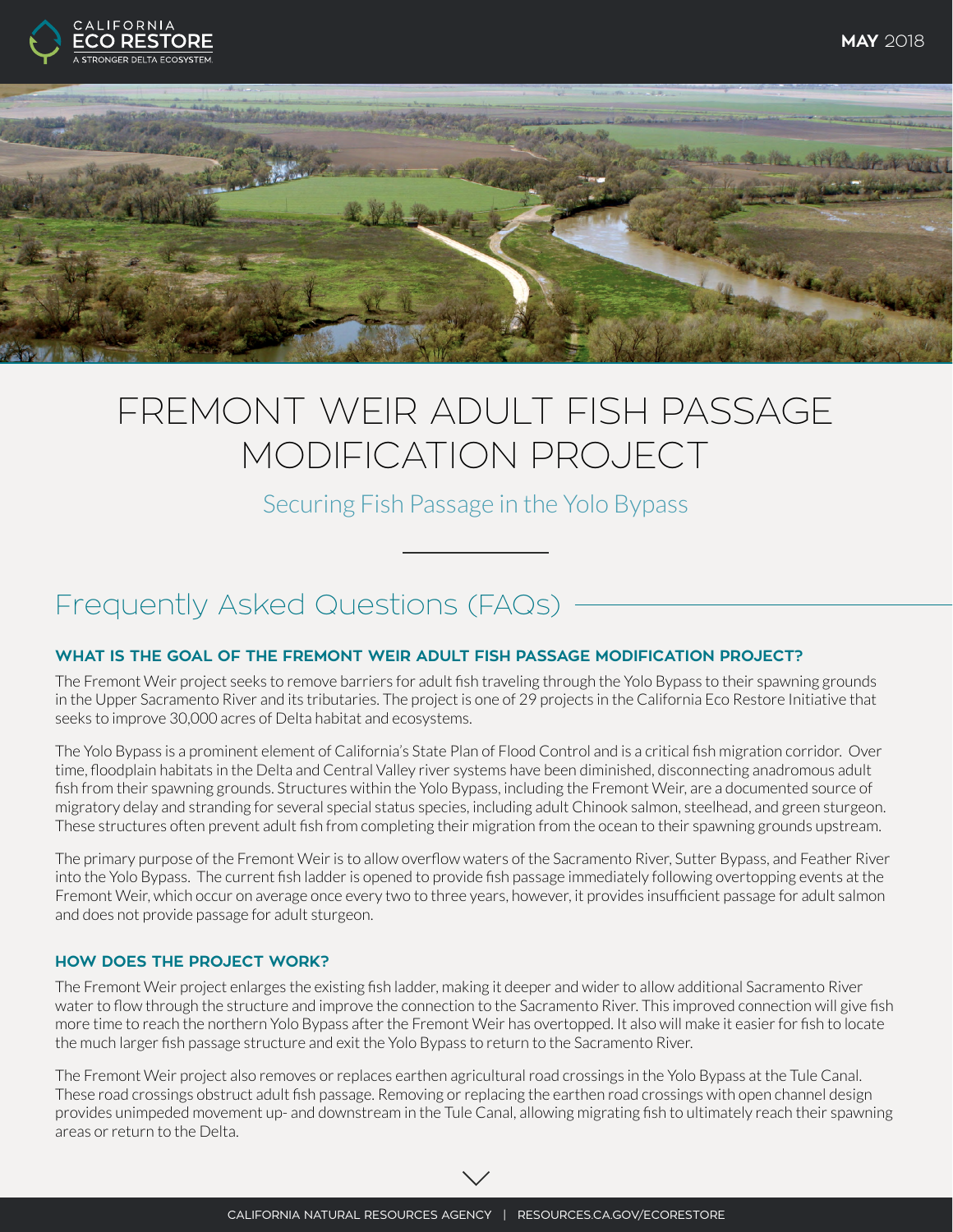## **WHAT IS THE HISTORY OF FREMONT WEIR?**

**ALIFORNIA** 

The 1.8 mile-long concrete Fremont Weir was completed by the U.S. Army Corps of Engineers in 1924 and allows flow into the northern Yolo Bypass immediately following high-flow events in the Sacramento River. The Fremont Weir overtops and spills flow on average once every two to three years.

The Fremont Weir fish ladder was constructed by the California Department of Fish and Wildlife (DFW) in 1965. It is a 4-footwide and 6-foot-deep concrete fish ladder, known as a modified Denil type fish ladder because it includes a series of baffles to create variable velocities in the water to facilitate salmonid passage. The Fremont Weir's fish ladder's baffles were removed in 2015 to create conditions more favorable for adult sturgeon passage. Following an overtopping event, DFW manually opens the fish ladder when the Sacramento River stage recedes below the crest of Fremont Weir, allowing some adult fish near this area to pass through the ladder and follow an earthen channel to the Sacramento River.

#### **WHY IS THE CURRENT FISH LADDER INEFFECTIVE AND HOW DOES THIS IMPACT FISH SURVIVAL?**

The current fish ladder is considered ineffective because:

- $\blacktriangleright$  The bottom elevation of the ladder is too high to maintain a deep enough connection for a sufficient duration.
- $\blacktriangleright$  The Denil-type fish ladder was designed to provide passage specifically for salmonids and is too narrow to pass sturgeon.
- $\blacktriangleright$  It is narrow, making it difficult for all migratory fish to find during and following larger overtopping events.
- $\blacktriangleright$  It is only opened after the Fremont Weir stops overtopping, providing little time for fish to find the channel and Bypass.

Since its completion in 1924, the Fremont Weir has impeded fish migrating from the ocean to their spawning grounds upstream in the Sacramento River and its tributaries. The ineffectiveness of the fish ladder is best demonstrated by the number of salmonids and sturgeon that require rescue after overtopping events. DFW has documented a total of 28 fish rescue efforts at the Fremont Weir and within the Yolo Bypass from 1955 through 2016. Rescue efforts at this location include the capture and relocation of over 10,000 fish consisting of 19 species (at least four of these species are currently listed as threatened and endangered).

#### **IS THIS PROJECT MANDATED?**

The project meets requirements set in the 2009 National Marine Fisheries Service's Biological Opinion (2009 NMFS BiOp), which requires mitigation for the impacts of operations of the State Water Project and Central Valley Project. The 2009 NMFS BiOp recognized the importance of floodplain rearing habitat in, and fish passage throughout, the Yolo Bypass, and requires the California Department of Water Resources (DWR) and U.S. Bureau of Reclamation (Reclamation) to complete several projects that accomplish these goals. Specifically, the project would facilitate partial compliance with one required action (known as RPA Action I.7) by providing connectivity to the Sacramento River during and immediately following an overtopping event.

### **WHAT AGENCIES ARE INVOLVED IN PLANNING AND IMPLEMENTING THE PROJECT?**

DWR and Reclamation are the lead agencies for California Environmental Quality Act/National Environmental Policy Act (CEQA/NEPA) compliance and are implementing this effort in close coordination with DFW. They also are working closely with landowners to ensure the project's goals are met and current land uses continue. The project team consists of biologists, engineers, archeologists, planning and permitting staff from several federal, state, and local agencies, and other decision-making bodies with jurisdiction over resources that may be affected by the project or that have permitting/regulatory authority over certain aspects of the project, including:

| $\triangleright$ U.S. Army Corps of Engineers           | $\blacktriangleright$ Yocha Dehe Wintun Nation       |
|---------------------------------------------------------|------------------------------------------------------|
| $\blacktriangleright$ National Marine Fisheries Service | $\blacktriangleright$ United Auburn Indian Community |
| $\blacktriangleright$ U.S. Fish and Wildlife Service    | Central Valley Flood Protection Board                |